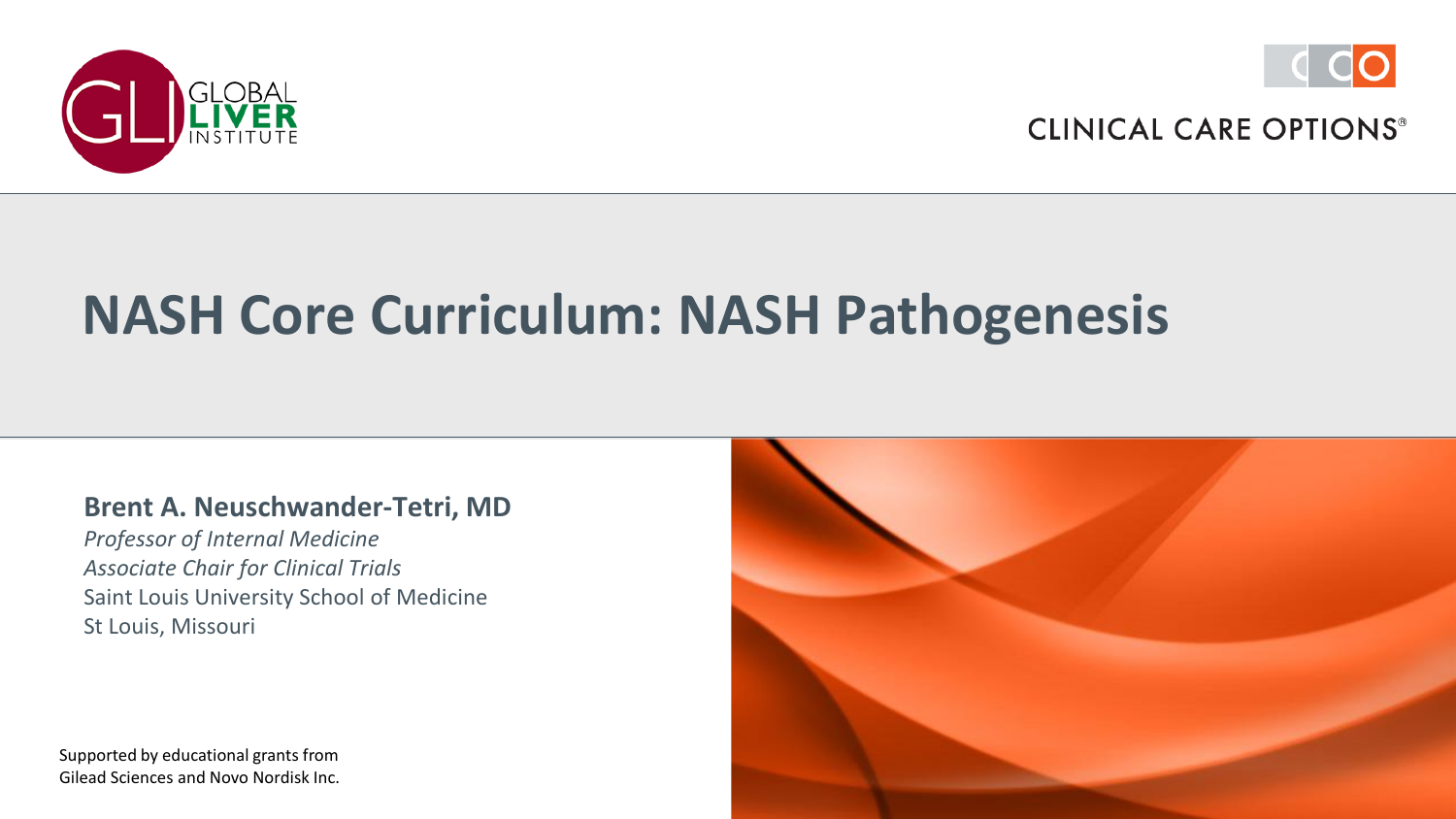### **Faculty and Disclosures**

**Brent A. Neuschwander-Tetri, MD**

*Professor of Internal Medicine Associate Chair for Clinical Trials* Saint Louis University School of Medicine St Louis, Missouri

**Brent A. Neuschwander-Tetri, MD,** has disclosed that he has received consulting fees from 89Bio, Alimentiv, Allergan, Allysta, Alnylam, Amgen, Arrowhead, Axcella, Boehringer Ingelheim, Bristol-Myers Squibb, Coherus, Cymabay, Enanta, Fortress, Genfit, Gilead Sciences, High Tide, HistoIndex, Innovo, Intercept, Ionis, LG Chem, Lipocine, Madrigal, MedImmune, Merck, Mirum, NGM, Novo Nordisk, Novus, pH Pharma, Sagimet, and Target RWE; has received funds for research support from Allergan, Bristol-Myers Squibb, Cirius, Enanta, Genfit, Gilead Sciences, Intercept, Madrigal, and NGM; and has ownership interest in HepGene.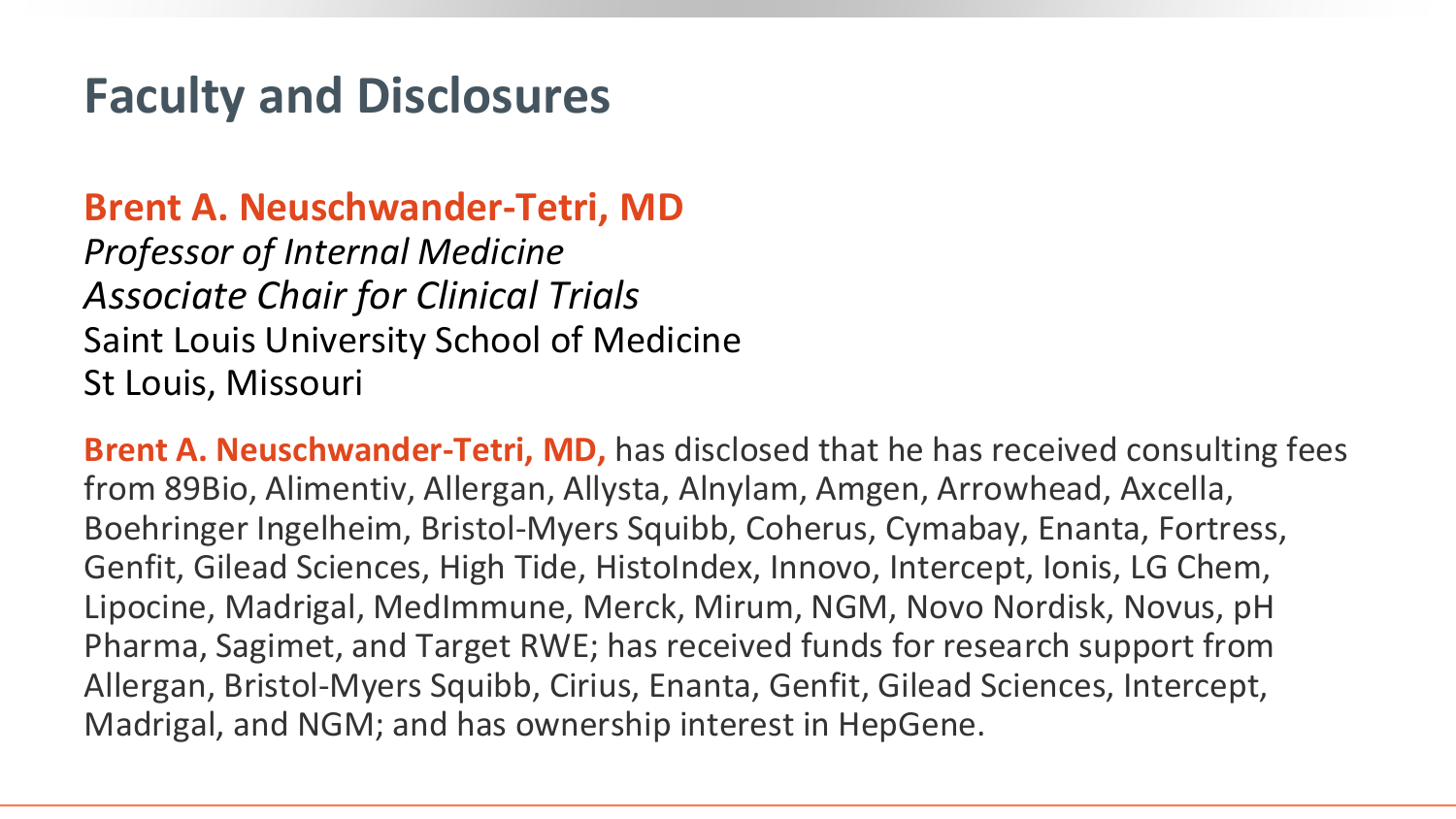### **About These Slides**

- Please feel free to use, update, and share some or all of these slides in your noncommercial presentations to colleagues or patients
- When using our slides, please retain the source attribution:



■ These slides may not be published, posted online, or used in commercial presentations without permission. Please contact [permissions@clinicaloptions.com](mailto:permissions@clinicaloptions.com) for details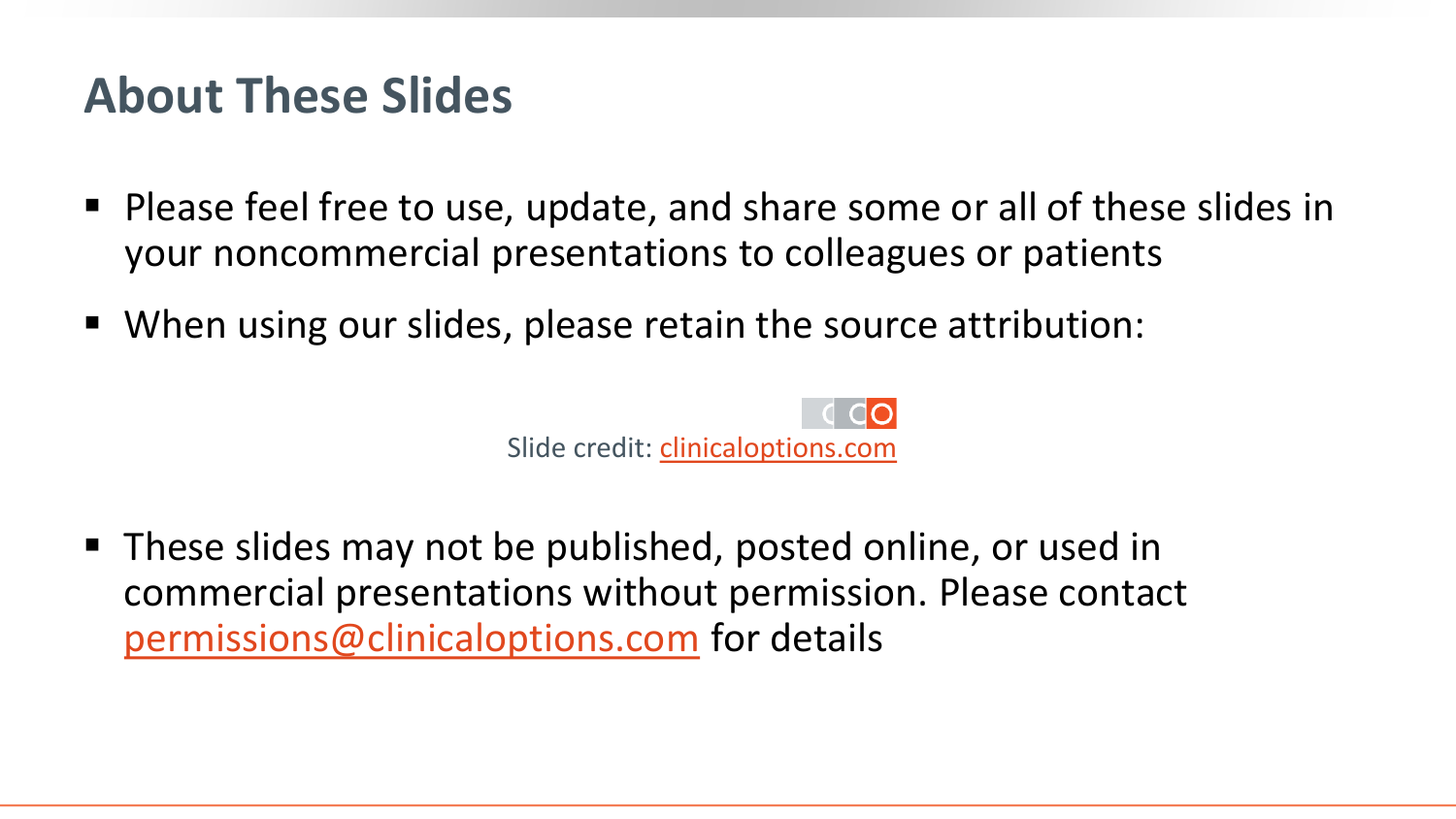## **Agenda**

- What is NASH?
- What Is the Relationship Between NASH and Other Metabolic Disturbances?
- Is NASH Reversible?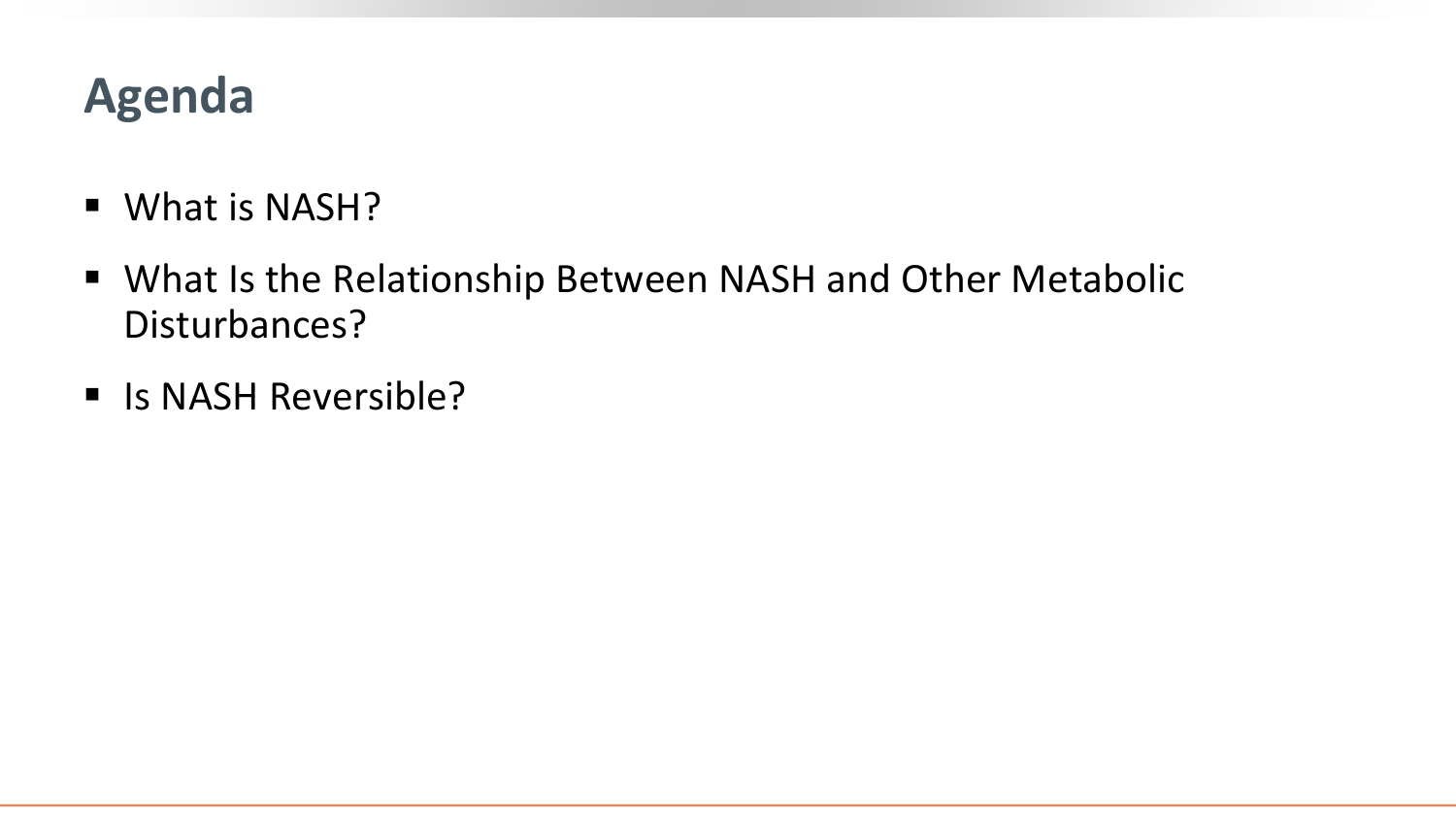### **What Is NASH?**

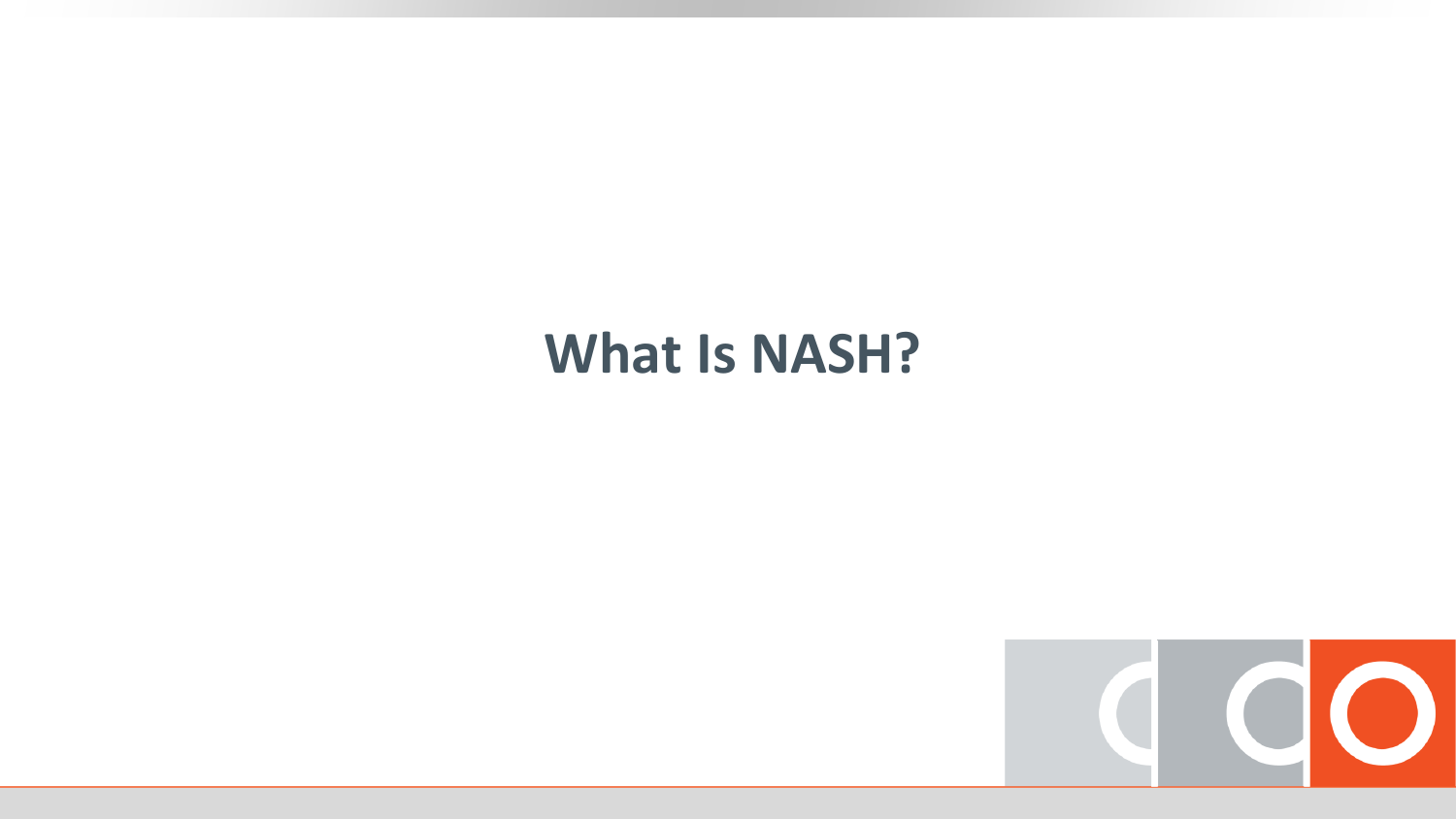### **The NAFLD Continuum**



Slide credit: [clinicaloptions.com](http://www.clinicaloptions.com/)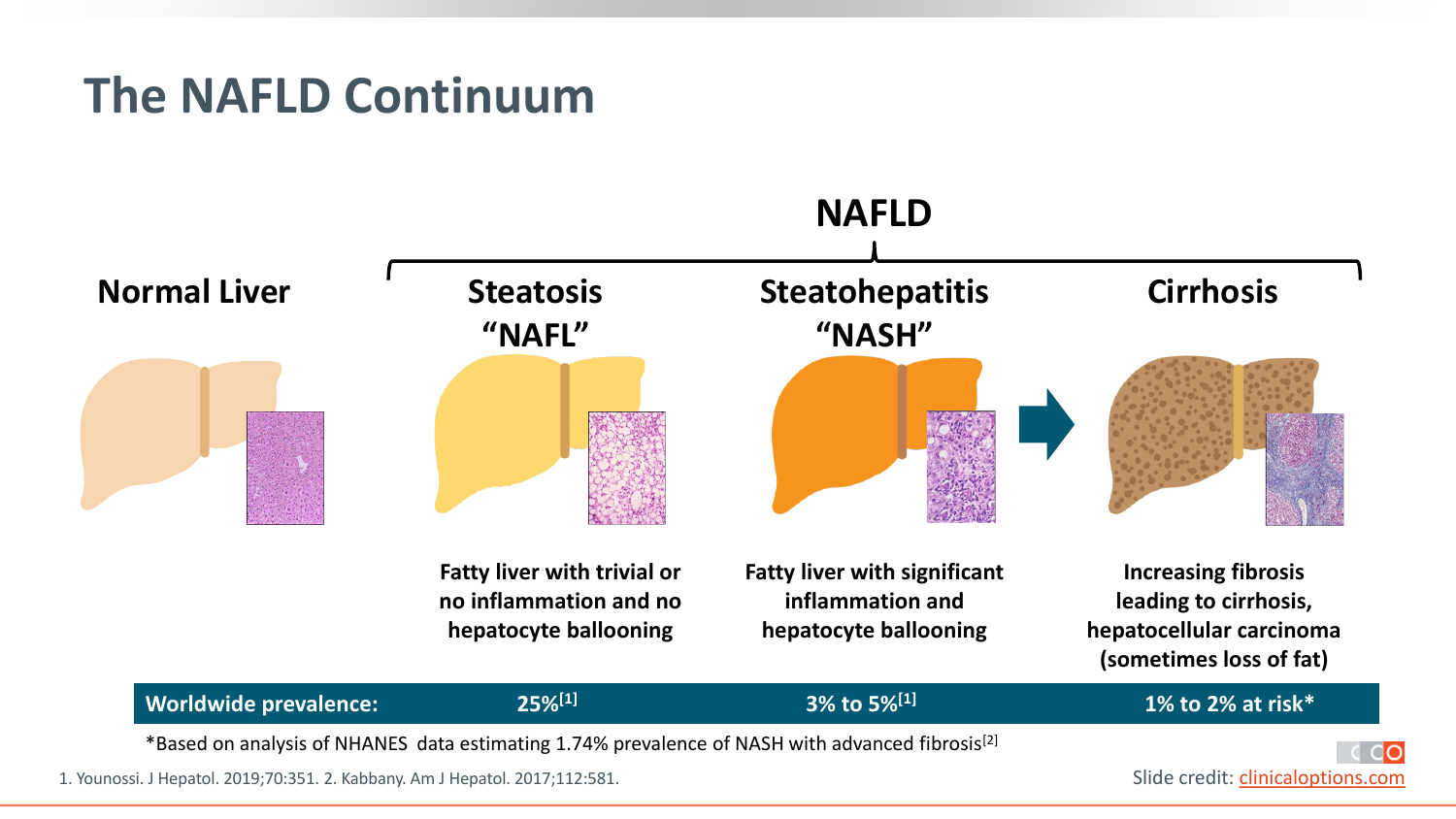## **Metabolic Associated Fatty Liver Disease (MAFLD)**

### **Proposed Definition**[1]

- Diagnosis based on presence of **hepatic steatosis** plus at least 1 of:
	- ‒ **Obesity, T2D, metabolic disease**
- Not a diagnosis of exclusion
- Acknowledges metabolic basis of disease

### **Considerations**[2]

- Ambiguity about definition of "metabolic disease"
- Better nomenclature will be based on **specific underlying causes,** not associations
- Consensus needed among *all* stakeholders:
	- ‒ Academic, pharma, regulatory, patient advocacy groups, payers, policy makers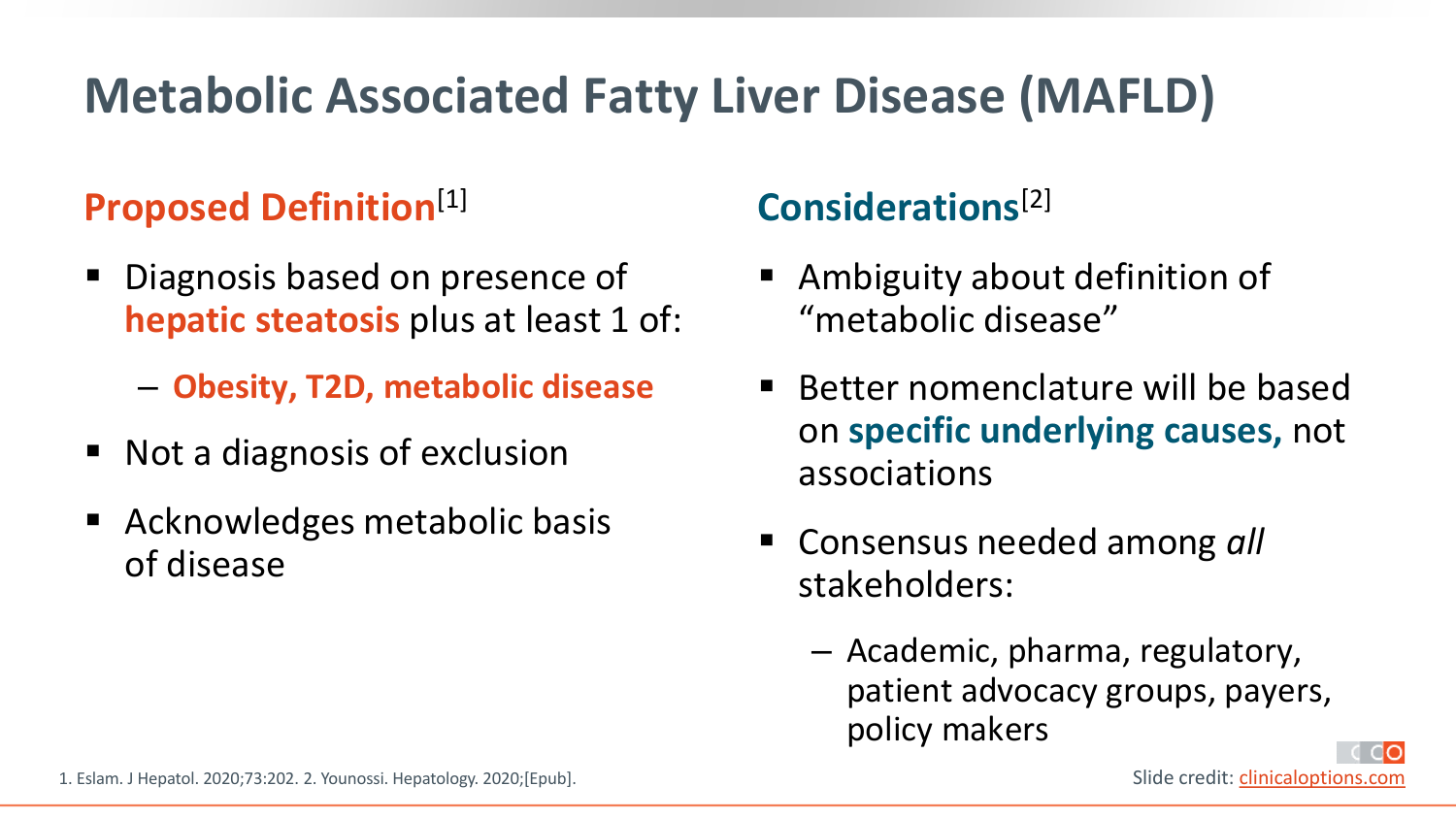### **Liver Fibrosis Is a Risk for Adverse Outcomes**

■ Retrospective survival analysis of 646 NAFLD patients and matched controls



Hagström. J Hepatol. 2017;67:1265.

Slide credit: [clinicaloptions.com](http://www.clinicaloptions.com/)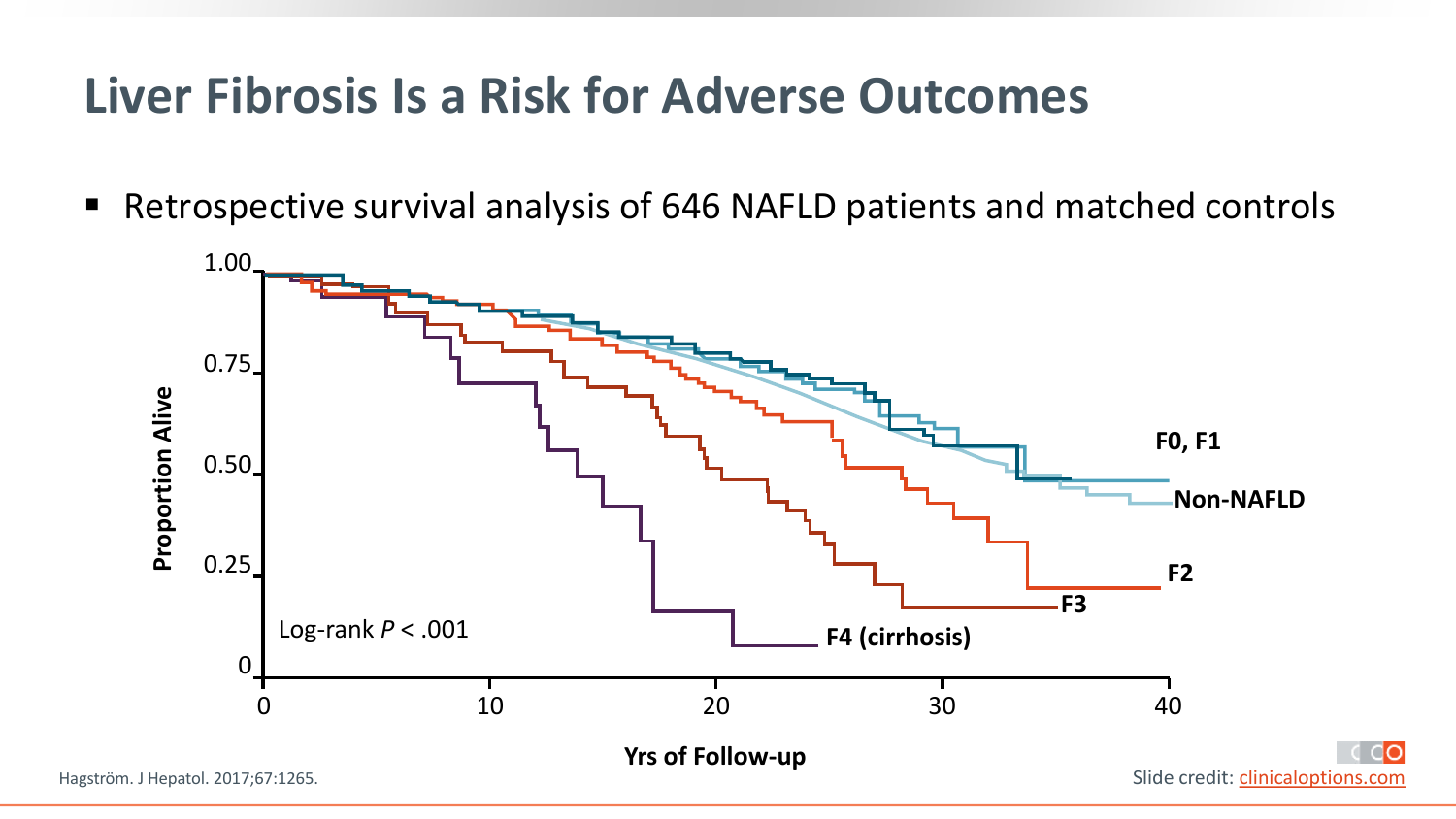# **T2D as a Risk for Advanced Fibrosis (by Diagnostic Approach)**

 $\blacksquare$  Meta-analysis (N = 3229)



**do**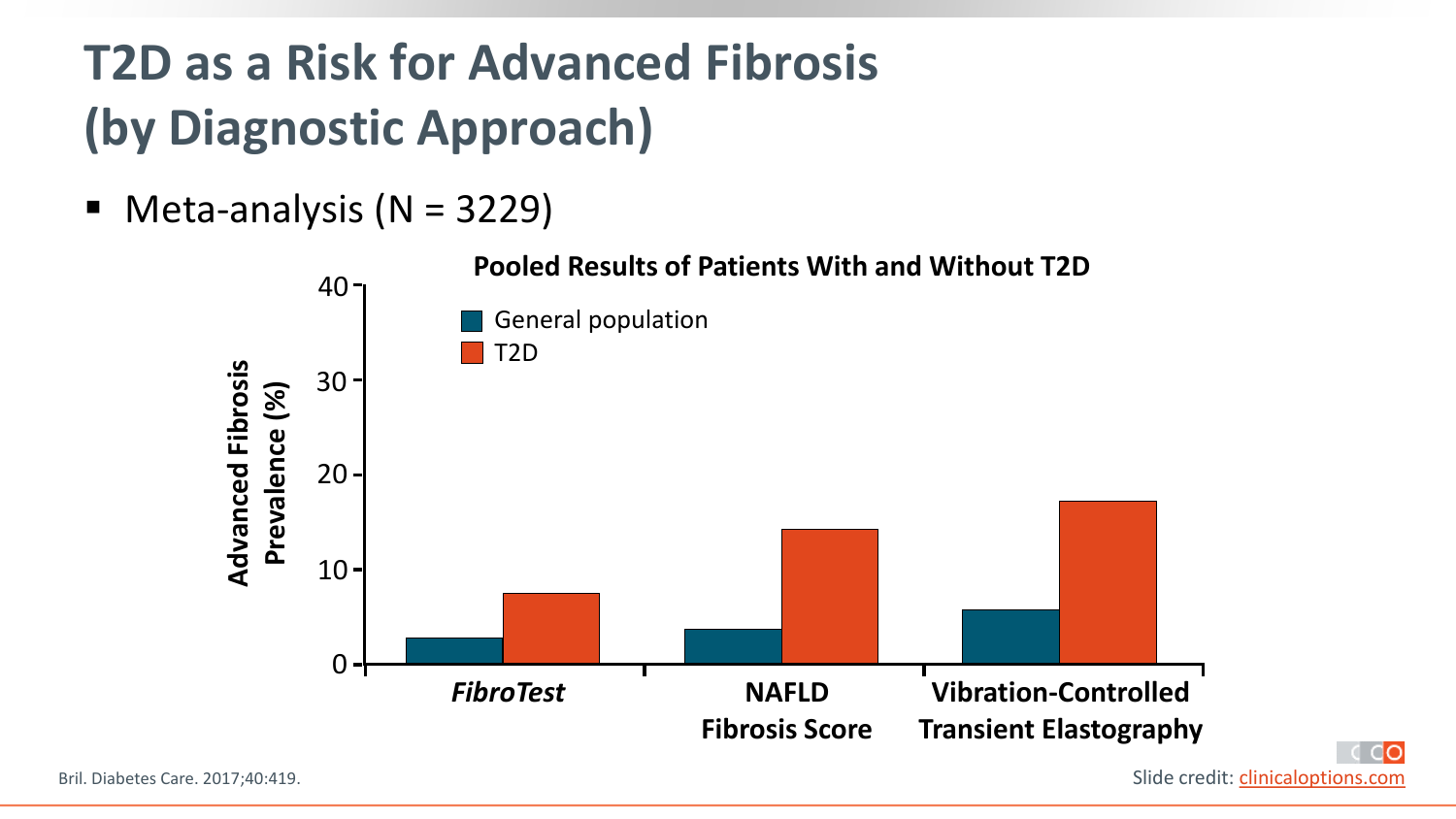## **NAFLD as a Complex Disease Trait: Genetic and Environmental Modifiers**



#### **Environment**

Sedentary lifestyle Snacking, fast food Saturated fats Trans fats Processed red meat

**Epigenetics** Gut microbiome

Cotter. Gastroenterology. 2020;158:1851. Krawczyk. Gastroenterology. 2020;158:1865.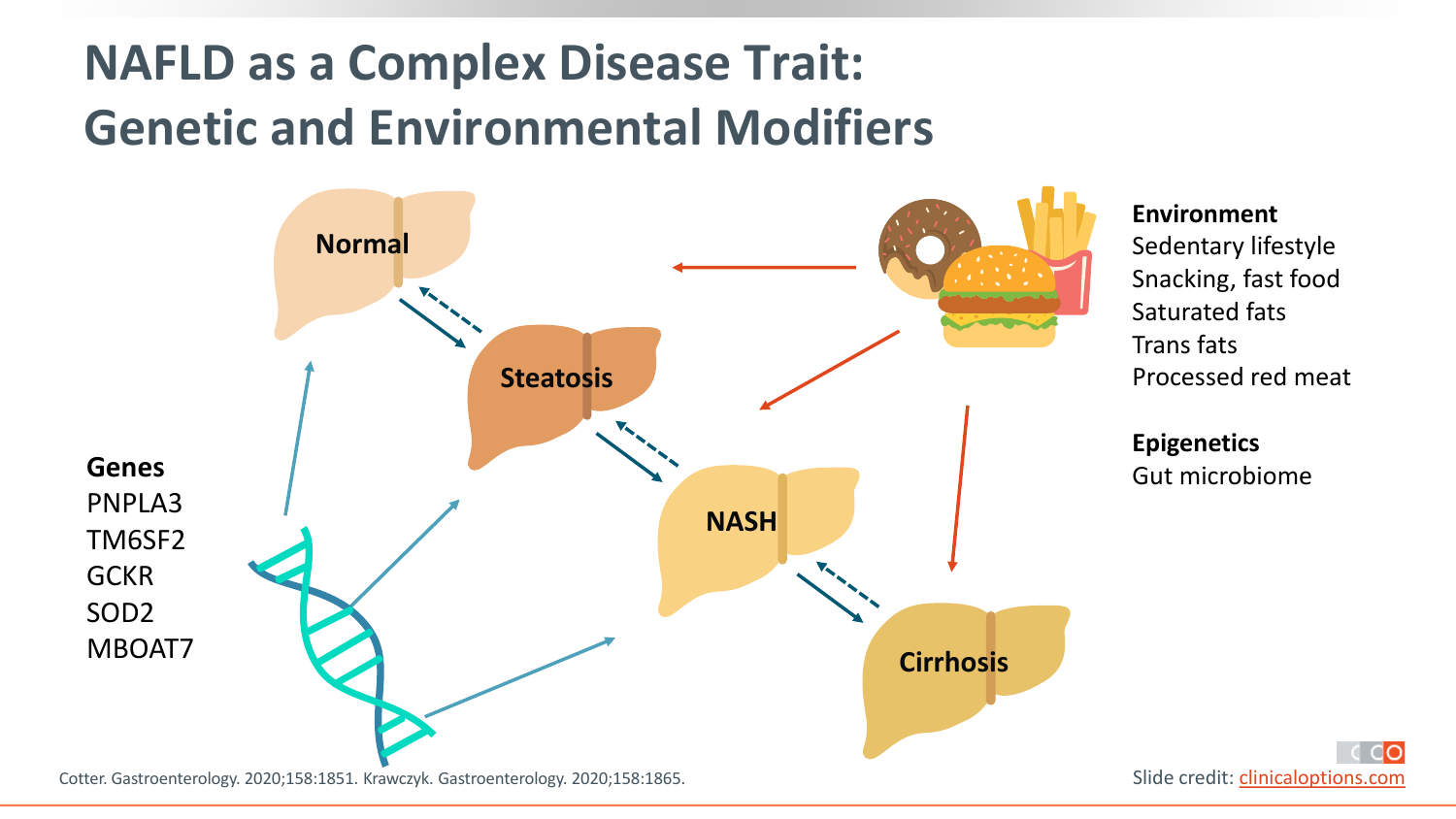# **What Is the Relationship Between NASH and Other Metabolic Disturbances?**

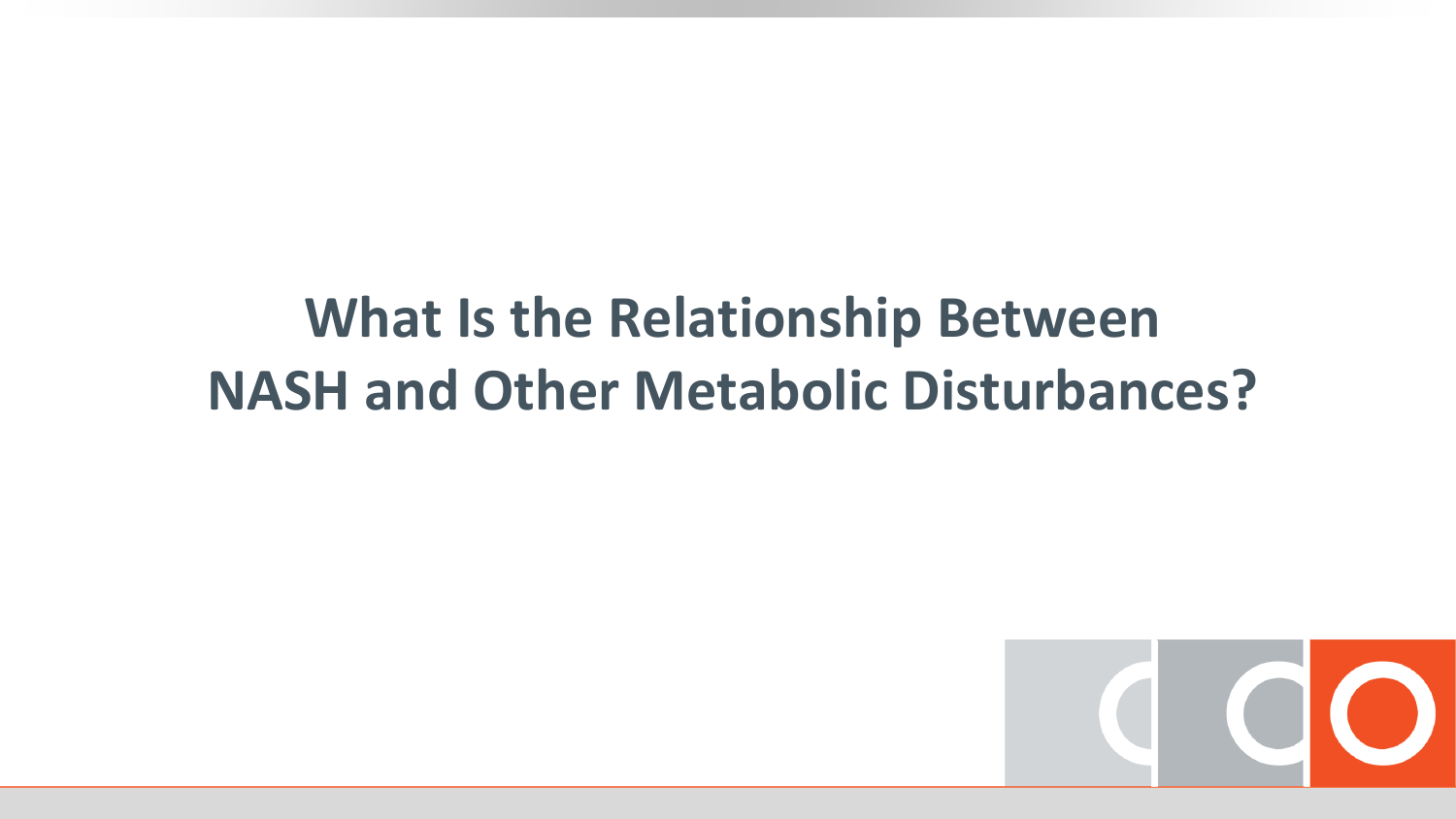### **T2D as a Risk for NAFLD**

- Data from 4 phase III trials of peg-lispro (IMAGINE-1/2/3/5 studies combined, ALT ≤ 2.5 ULN)
- NAFLD defined as  $\geq$  6% liver fat by MRI (MRI done in a subset of study patients)
	- ‒ NAFLD **correlated** with insulin use
	- ‒ NAFLD **did not correlate** with A1C



|  |                      | Liver Fat $< 6\%$<br>$(n = 186)$ | Liver Fat $\geq 6\%$<br>$(n = 18)$ |
|--|----------------------|----------------------------------|------------------------------------|
|  | Liver fat, %         | 2.3                              | 11.8                               |
|  | BMI, $\text{kg/m}^2$ | 26.4                             | 28.1                               |
|  | Insulin dose, U      | 52                               | 71                                 |
|  | HTN, %               | 28                               | 78                                 |
|  | ALT, U/L             | 20.4                             | 25.6                               |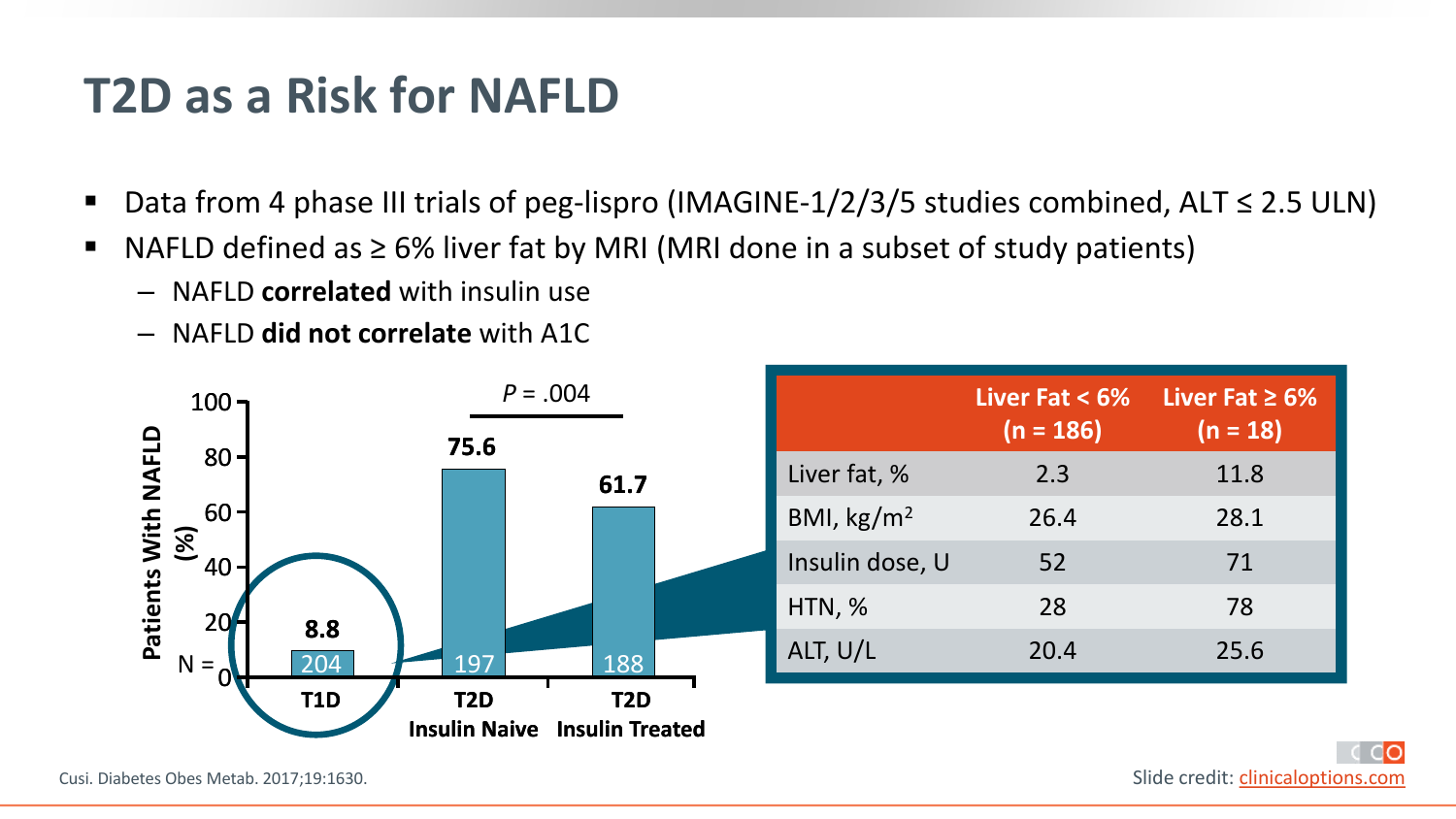### **Obesity and Insulin Resistance as Pathogenic Drivers**



ിറ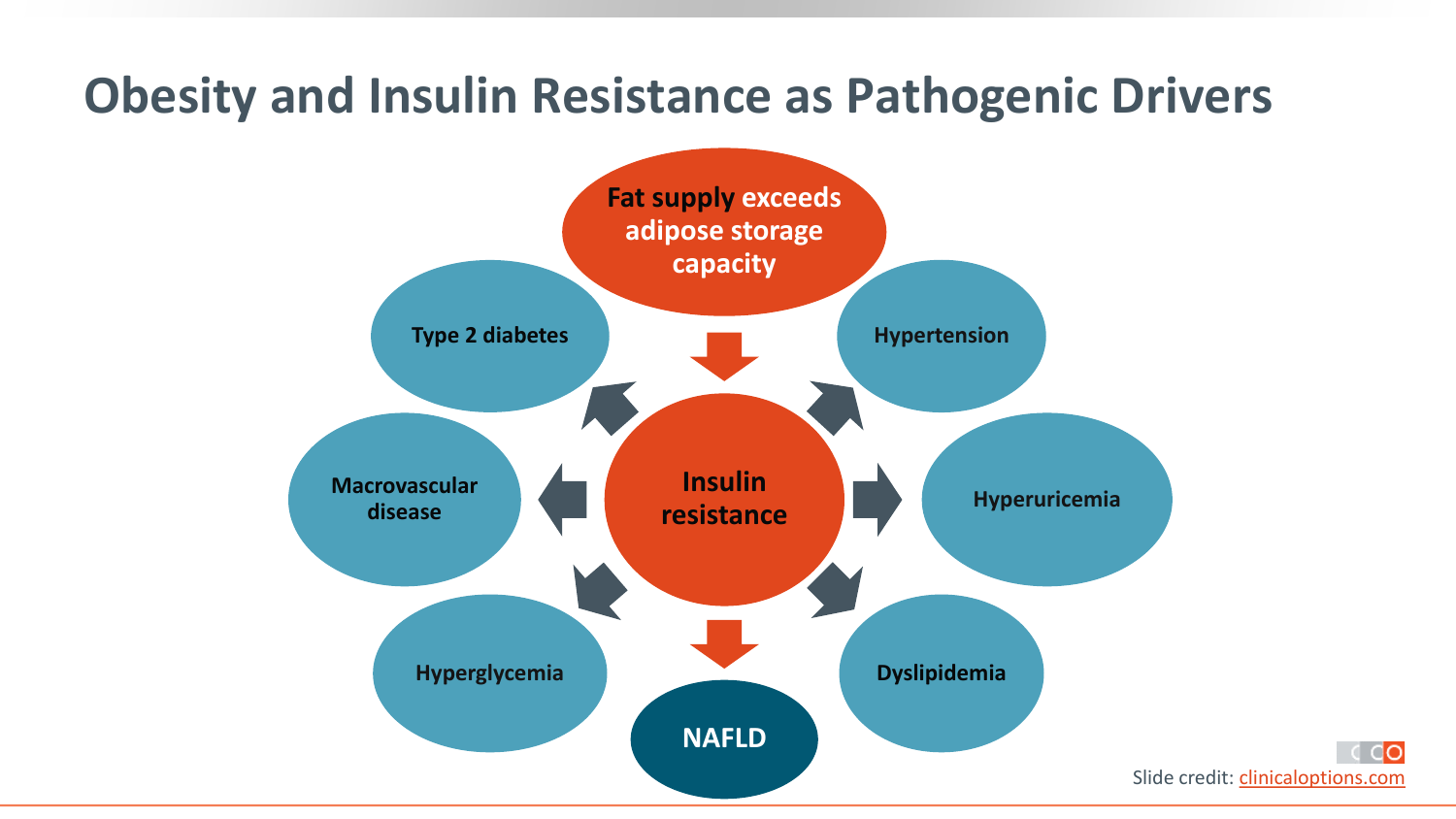## **Obesity and Insulin Resistance as Pathogenic Drivers**



**Storage capacity in adipose tissue is highly variable among individuals**

- **Insulin**  Lipodystrophy  $\rightarrow$  low storage capacity  $\rightarrow$  metabolic disease with normal BMI
- Some individuals: BMI 50-60 without problems
- Capacity exceeded at average BMI of 32 kg/m<sup>2</sup>? (Tetri hypothesis)

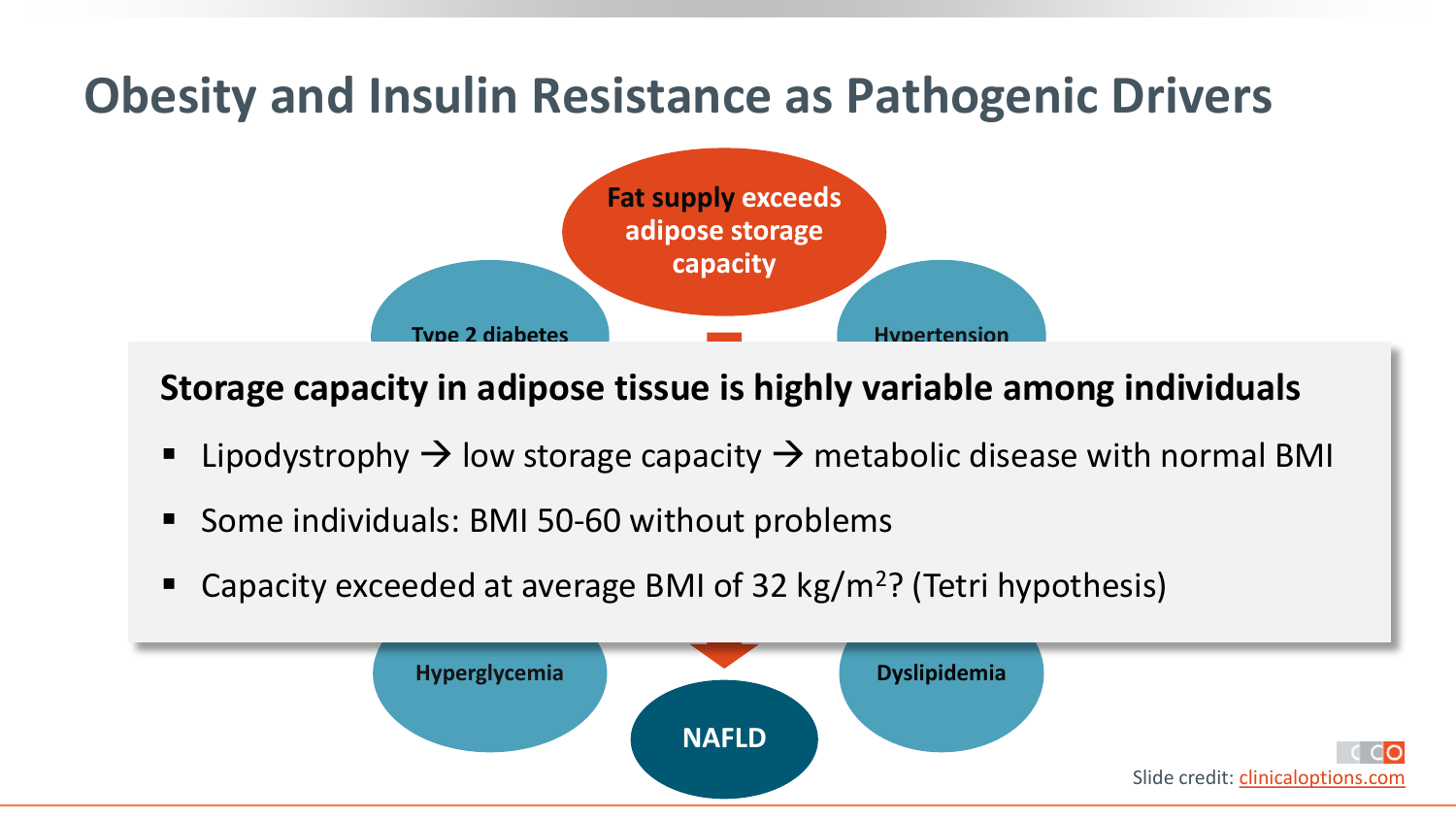## **What About "Lean" NASH?**

- Definitely occurs
	- ‒ Role of lifestyle modification?
		- $-$  Improvement in Asian individuals with BMI < 25 kg/m<sup>2 [1]</sup>
		- ‒ Prevalence depends on definition of "lean"
	- $-$  BMI < 25 kg/m<sup>2</sup> but abdominal adiposity?<sup>[2]</sup>
	- $-$  BMI < 23 kg/m<sup>2</sup> in Asian individuals
- *PNPLA3* I148M allele likely plays a major role in lean NAFLD<sup>[3]</sup>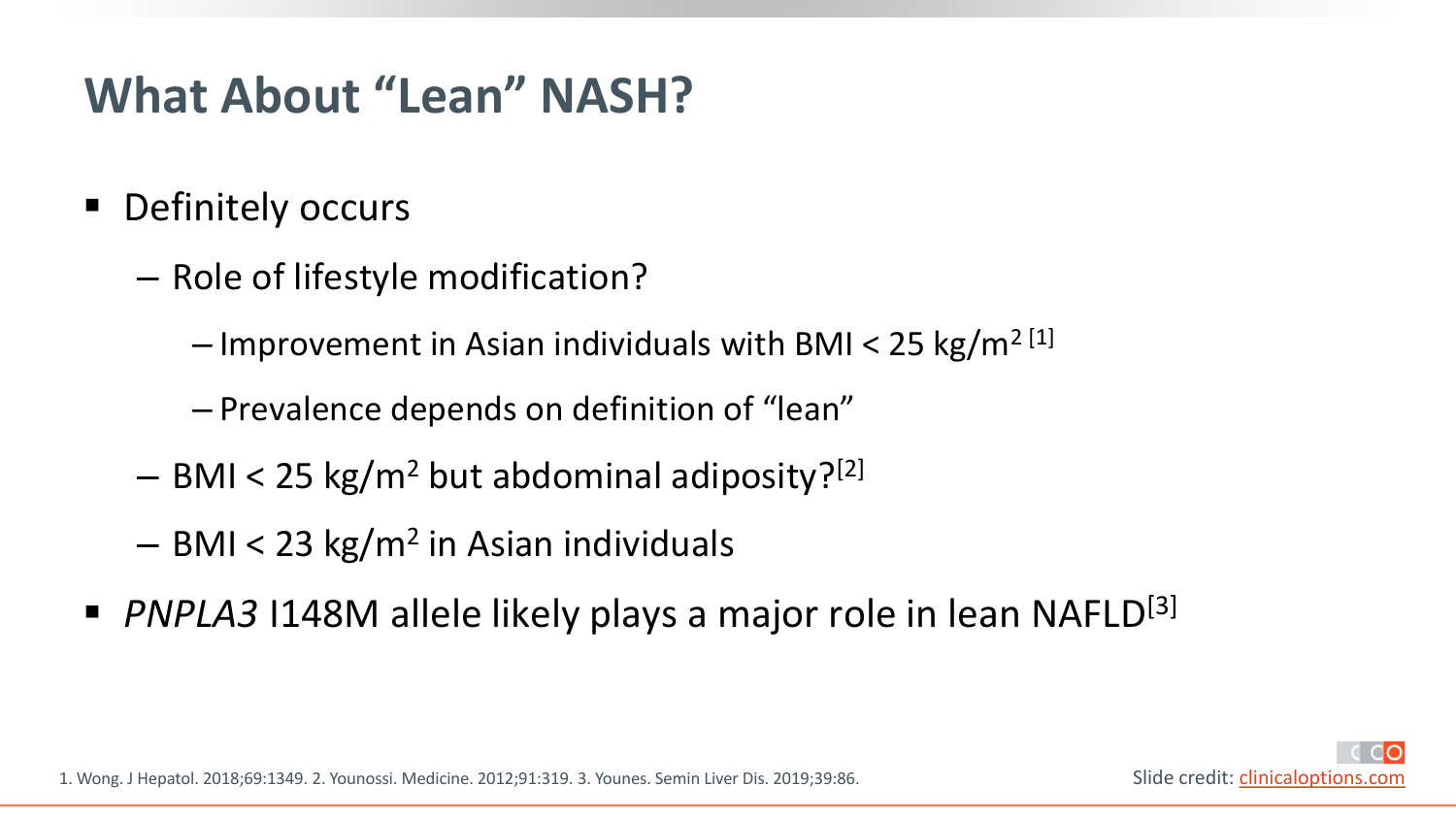### **Is NASH Reversible?**

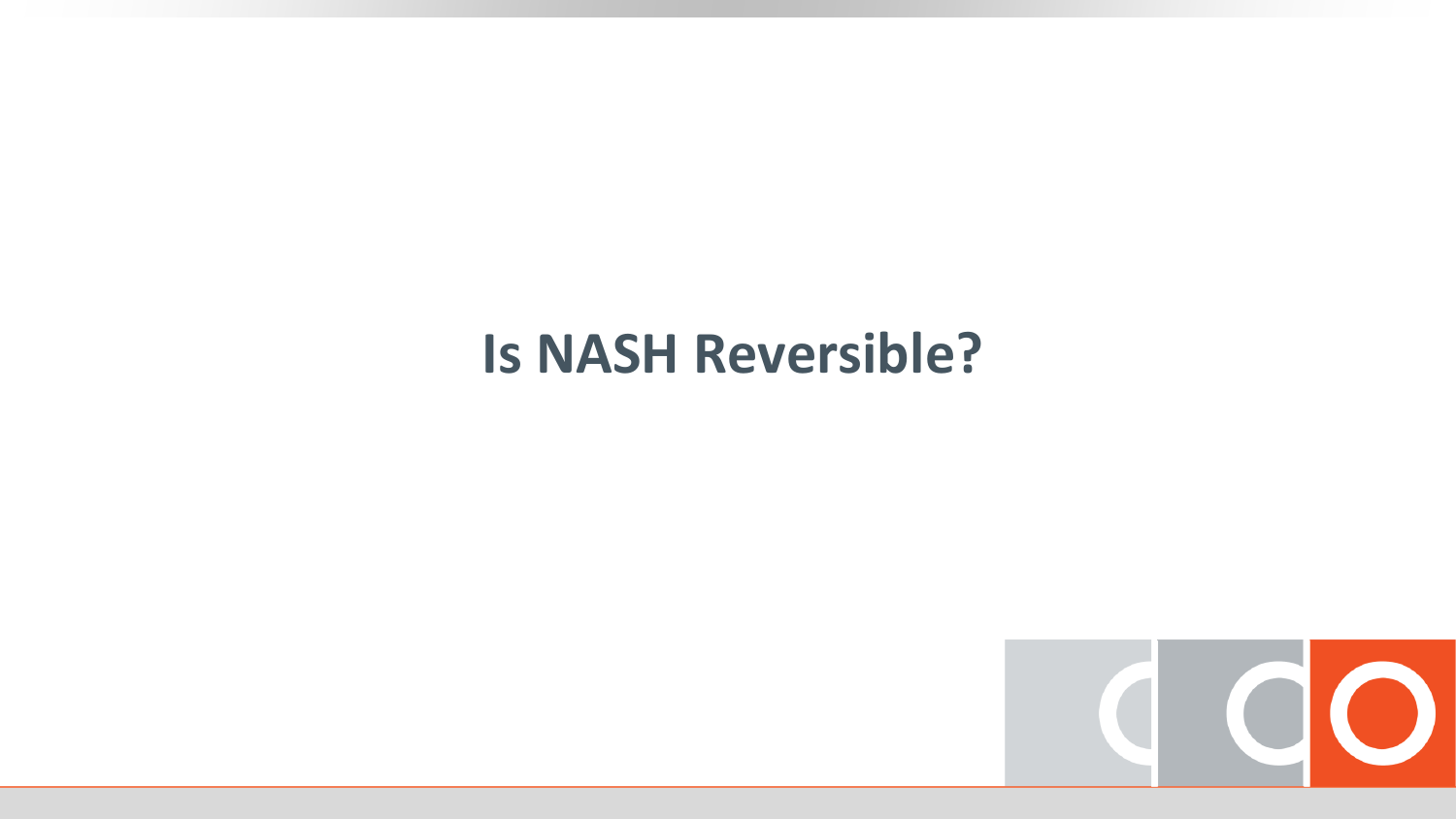## **Is NASH Reversible?**

- French single-center study of **bariatric surgery** in severely obese patients with biopsy-confirmed NASH (N = 180)
- At 5 yrs post surgery, 64 of 94 patients (84%) had NASH resolution with no worsening of fibrosis
	- ‒ NASH improvement correlated with weight loss

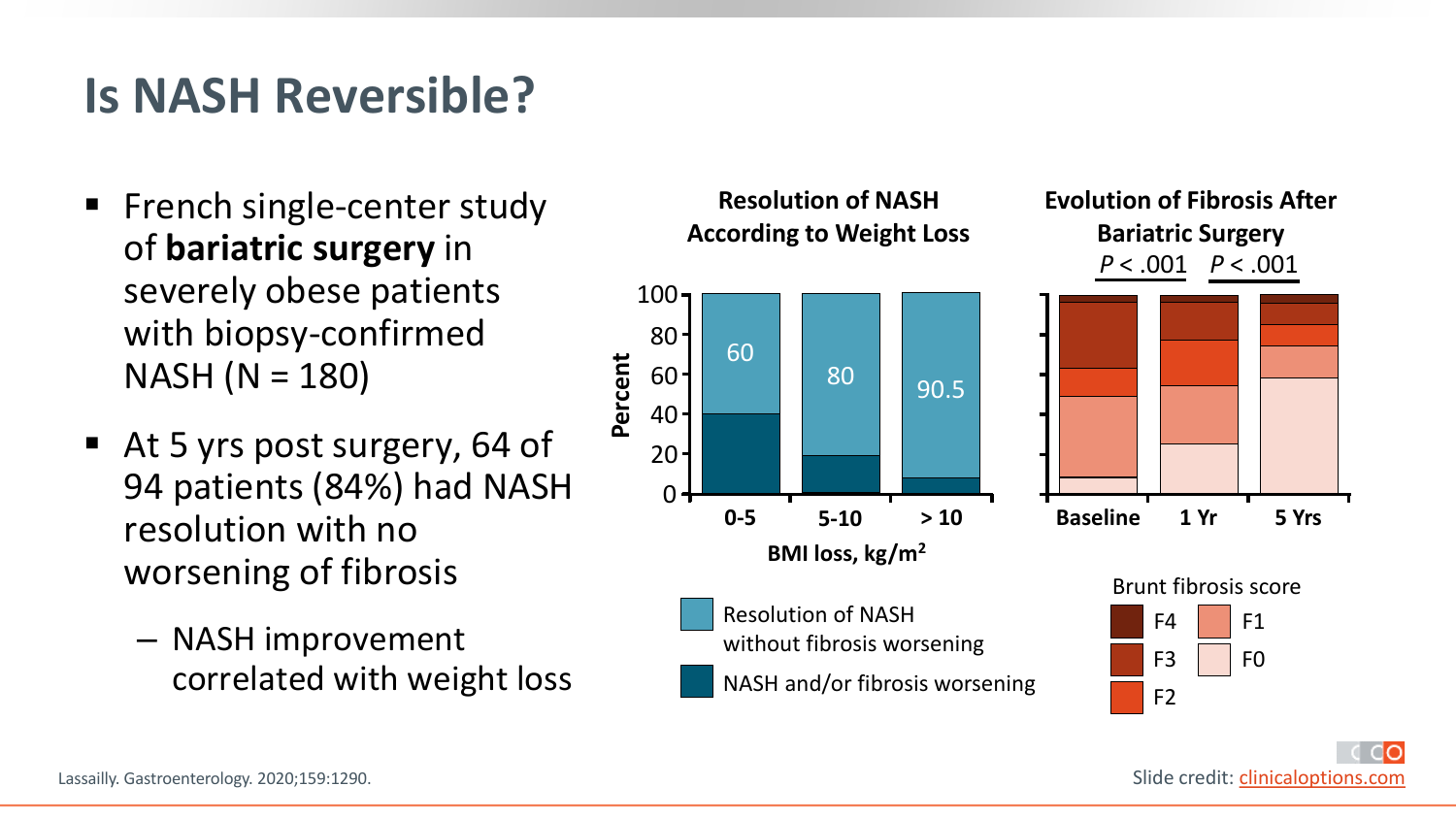## **Summary**



- Degree of **fibrosis** determines outcomes
- **T2D** is associated with more fibrosis

### **Pathogenesis and Progression**

- NAFLD probably doesn't cause **IR**, **T2D, CVD,** etc—it is just another manifestation of the same **underlying process of adipose overload**
- NAFLD is reversible with weight loss; early fibrosis is too